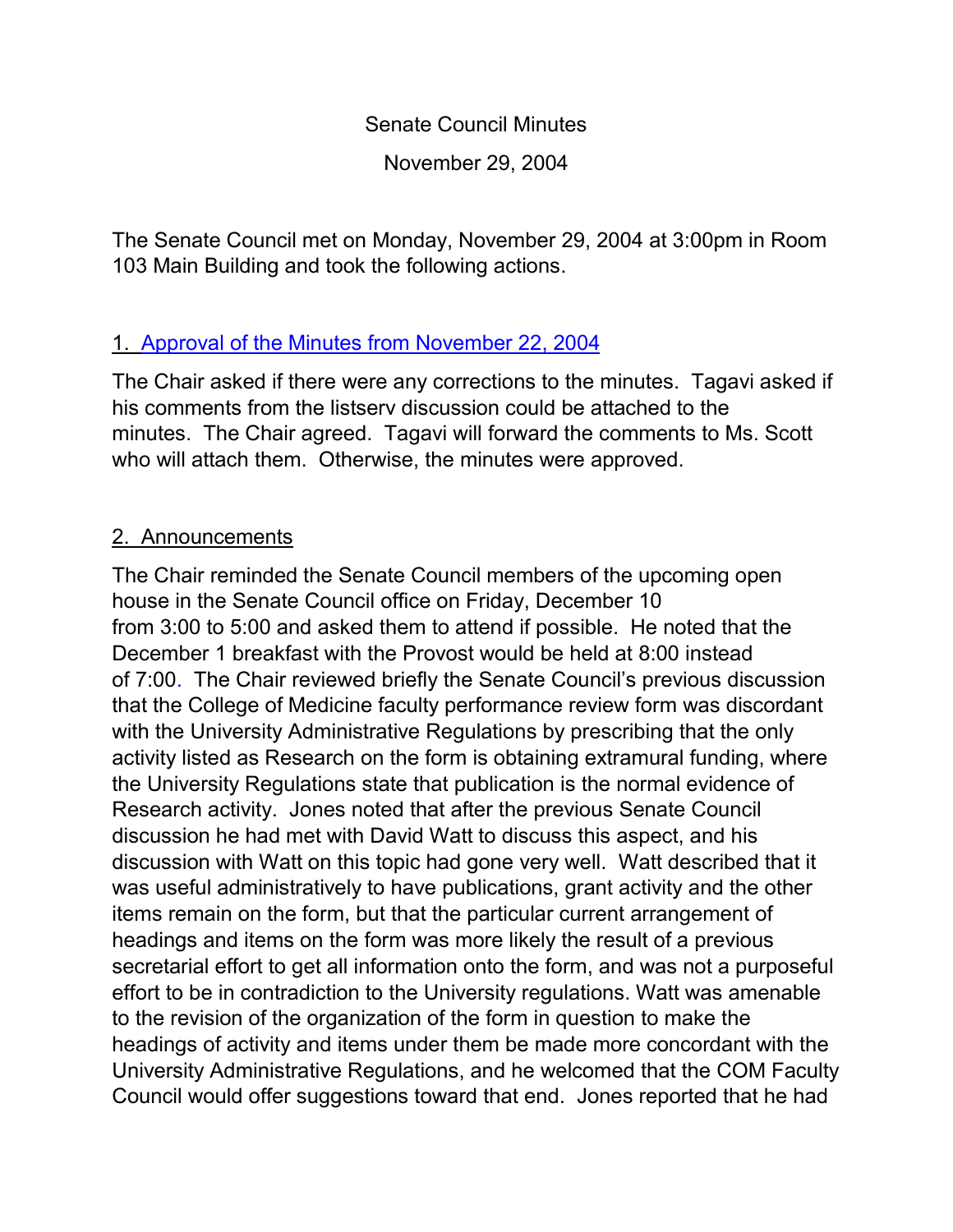forwarded the matter to the COM Faculty Council and had now been informed that the Faculty Council had placed the matter on the agenda for its December meeting.

Saunier joined the meeting at this time.

## 3. Proposed revisions to AR

- [Proposal Overview](http://www.uky.edu/USC/New/SCAgendas/20041122/Overview%20of%20Proposed%20Revision%20of%20AR%20II.doc)
- [Proposed changes to the AR](http://www.uky.edu/USC/New/SCAgendas/20041122/AR%20II-1.0-6%20FINAL%20DRAFT%204-30-04.doc)
- [Proposed changes to the GR](http://www.uky.edu/USC/New/SCAgendas/20041122/GR%20Redlined.doc)

The Chair introduced Ray and Martin and thanked them for attending. After the Senate Council members introduced themselves, Ray introduced the item and provided thorough background as to the origin and purpose of the proposal. She noted that SACS had concerns that the University budget should better reflect the goals of the University. She said the proposed AR integrated three separate AR's regarding planning, budget and assessment while also defining how frequently the institutions mission statement will be reevaluated and adding a piece about the review of chief academic officers. Ray said she and Martin were ready to answer questions about the first two parts of the proposal and would address the third part at a subsequent Senate Council meeting.

Staben entered the meeting at this time.

Martin presented a thorough overview of the proposal, reiterating that the planning, budget and assessment cycle was more closely aligned from an operational perspective in the proposed AR. She noted some of the challenges the University faces in light of the responsibilities charged to it under House Bill 1 and the effort UK was making to stay in concert with the CPE regarding strategic planning, especially as the CPE began its own public strategic agenda open forum circuit.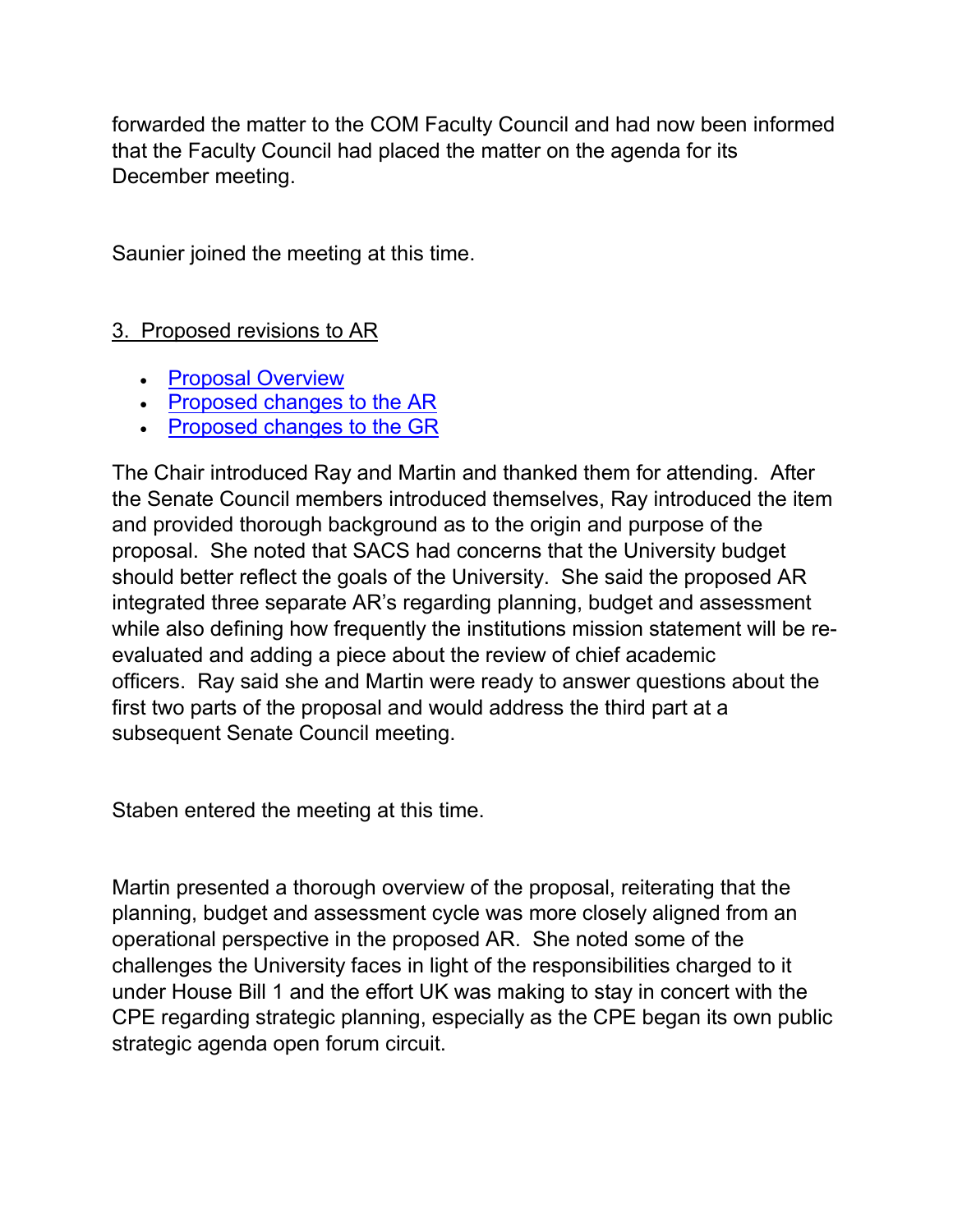Odoi entered the meeting at this point.

Martin went on to say the 2006-2009 strategic planning cycle will begin very soon and that the University is working to develop a business plan to determine how to best implement the strategic plan. She added that the budget was the tool through which the University's plans are implemented while assessment was the tool that provided information regarding the achievement of institutional goals and objectives.

Jones asked how the steering committee will be composed. Martin replied that the President appoints the steering committee and added that the academic subcommittee was heavily composed of faculty members. Martin added that the University had submitted its most recent mission statement to the CPE since that agency appeared to have an antiquated version.

The Chair asked if another round of revisions to the AR would be necessary if the business plan was to proceed and the advice of consultants be sought and acted upon. Martin replied that it was possible, though she stressed that the proposed AR was a description of how to operationalize the strategic plan. She doubted the six characteristics or many of the goals would change, but thought that perhaps some of the measures would be updated to reflect the progress already made by UK.

Jones asked Martin to elaborate on how endowments worked with relation to the rest of the University's budget. Martin replied that a three-year average of the market value of the endowment is calculated and then five percent of that amount is transferred to the University's restricted fund. She noted that approximately 95% of the University's endowment was designated for very specific purposes.

Cibull asked Martin to provide some examples of affiliated corporations. Martin replied that UK has nine affiliated corporations, including such entities as the UK Athletic Association and the UK Research Foundation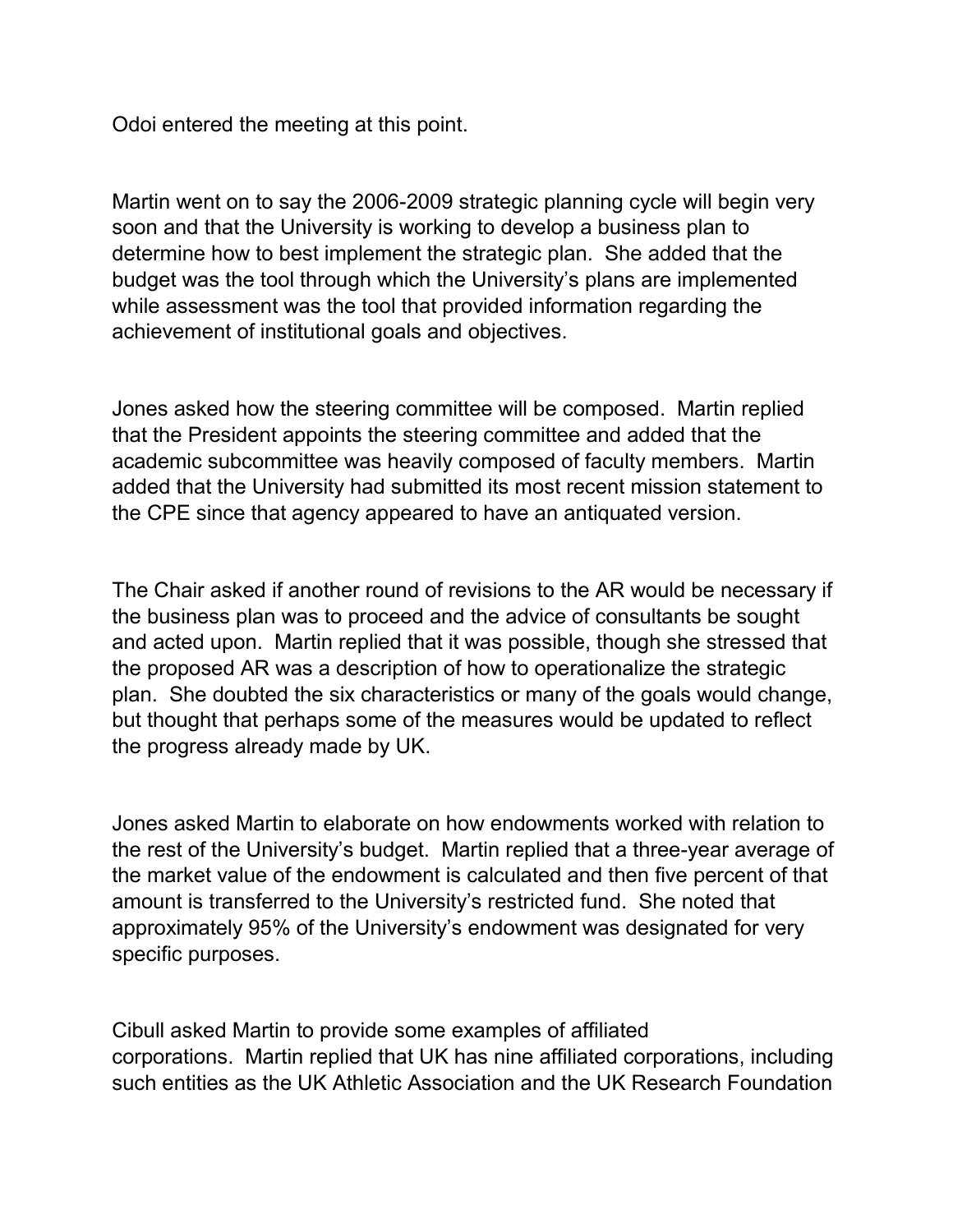as well as many smaller corporations. She added that the Kentucky Medical Services Foundation is a non-affiliated corporation but that its finances are now being included in the University's financial statements.

Martin introduced the second part of the proposal, which refers to the biannual process of state appropriations from the perspective of the operating budget. She noted some of the limitations placed on the institution by the state regarding spending for capital projects and purchases, including information technology purchases. Martin noted that there are a few exceptions allowed for research, medical and scientific equipment, but noted those purchases still have to be reported to the state. She noted that during the last biennium the total spending authority for the state was \$325 million, including K-12 institutions and other higher education institutions in the state. She asked the Senate Council members to consider the cost of the proposed bed tower for the hospital, approximately \$250 million, to see exactly the sorts of limitations that the institution faces when asking permission to construct capital projects.

Debski asked if the Kentucky legislature had ever been presented with information regarding how other states address the agency bond authority issue. Martin said that all fifty states were investigated and noted that Georgia's policy was most restrictive while Kentucky's was second-most restrictive. Odoi asked if the University set aside separate funds to be spent on lobbying Frankfort. Martin replied that the University was restricted from contracting with lobbyists but noted the existence of the External Affairs department and named some key individuals who serve as legislative liaisons.

Jones asked if the proposed AR would move forward if approved by the Senate Council or if the recently-promulgated GR's must first be approved by Board. Greissman said the AR could move forward before the approval of the GR's and said the AR would go to the President's cabinet if approved by the Senate.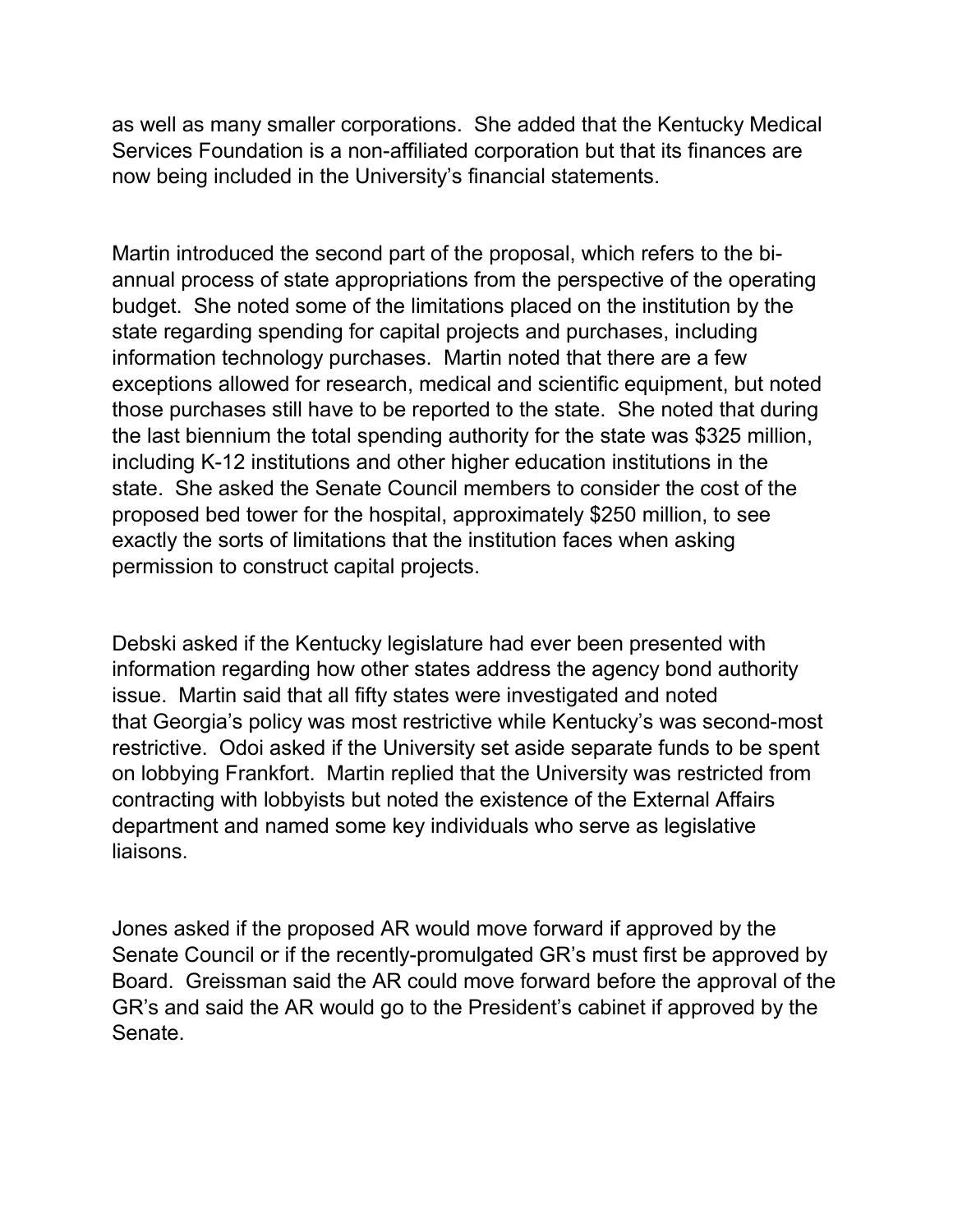Staben asked which other groups beside the Senate had been included in the vetting of the proposed AR. Ray replied that it had been circulated to the business officers, the vice presidents, provosts, and deans. Jones suggested sending it to the faculty of the colleges for review as well. Ray noted it was currently on the Senate Council web site and the Chair agreed to send an email circulating information on how to access the proposals to the various members of the full Senate.

Martin and Ray reiterated that the two parts of the proposal discussed by Martin were a combination of three AR's into one and contained very little new material. The Chair thanked Ray and Martin for attending and indicated the Senate Council's eagerness to continue the discussion during the January 10, 2005 meeting. Ray noted that the CAO review portion of the proposal will be discussed during that meeting. The Chair thanked them again and Ray and Martin departed.

### 4. Board and Senate degree list

The Chair underlined the fact that the Senate's approval of the degree list is an important responsibility of the Senate. He noted some concern regarding the joint Engineering program with Western Kentucky University and invited Jones and Tagavi to express their concerns.

Tagavi said he consulted the staff people in the College of Engineering to determine if there were supposed to be any graduates of the joint program this semester. Finding that two names had been inadvertently excluded from the list, Tagavi brought the names of the two students with him to the meeting and offered to provide them. Jones added that part of the problem was that the burden of degree audit for these joint students was on the Registrar at WKU instead of coming up through the regular channels through the Dean of Engineering at UK to the UK Registrar. Tagavi added that he was one of the joint degree program faculty members and was aware that these two names should be included, but that due to a communication problem between the College and the Registrar the names had been excluded. Jones noted that the Provost had asked if the names of the two students could be added during the Senate Council meeting, pending the certification of the Dean of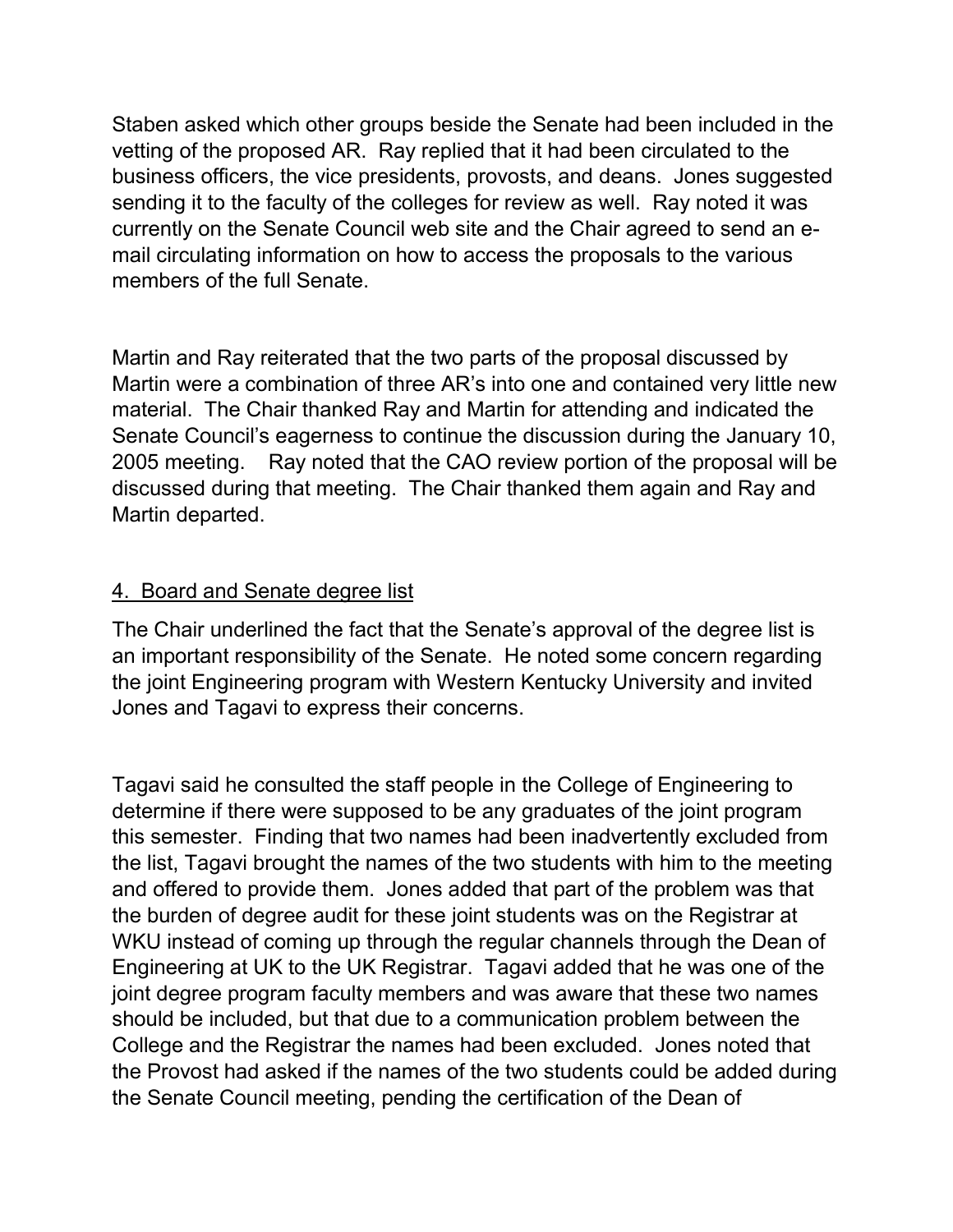the College of Engineering and the UK Registrar, so those two names would be included on the list that would go before the Board and the Senate.

Cibull asked if any students from the Paducah program or UK's main campus had been left off the list. Tagavi relayed that the students from Paducah were included with the main campus students on the degree list. He suggested that not including the names of these students could create a politically charged issue.

Greissman offered the clarification that the names of the students on the degree list were merely candidates for degrees, that their degrees would not be awarded until the final certification had been completed. He spoke in favor of adding the two names, noting that since they were only degree candidates they would not receive degrees unless it was later determined that all their requirements had indeed been met. Staben asked if it was impossible for a student to graduate if his or her name was excluded from the list. Greissman affirmed Staben's assessment.

Tagavi provided the names of Nathan D. Clovin and Benjamin Kadic as being candidates for the degree of Bachelor of Science in Mechanical Engineering joint degree program offered

by Western Kentucky University and University of Kentucky. He made a **motion**to amend the degree list to include the two names, contingent upon the approval of the Dean of Engineering at UK and the UK Registrar. Jones seconded the **motion**, which **passed** without dissent.

Cibull made a **motion** to approve the degree list, with a **second** from Grabau. Saunier asked if LCC names would be approved by the Senate and the Board. Cibull suggested the Senate Council office investigate the issue. Bailey thought it would be inappropriate for the LCC degree list to go directly from LCC to the Board for approval. Cibull suggested that perhaps the LCC degree list would be approved by KCTCS before being routed to the Board. Jones agreed that it would make sense for the faculty senate of KCTCS to approve its degree recipients. Saunier noted that LCC students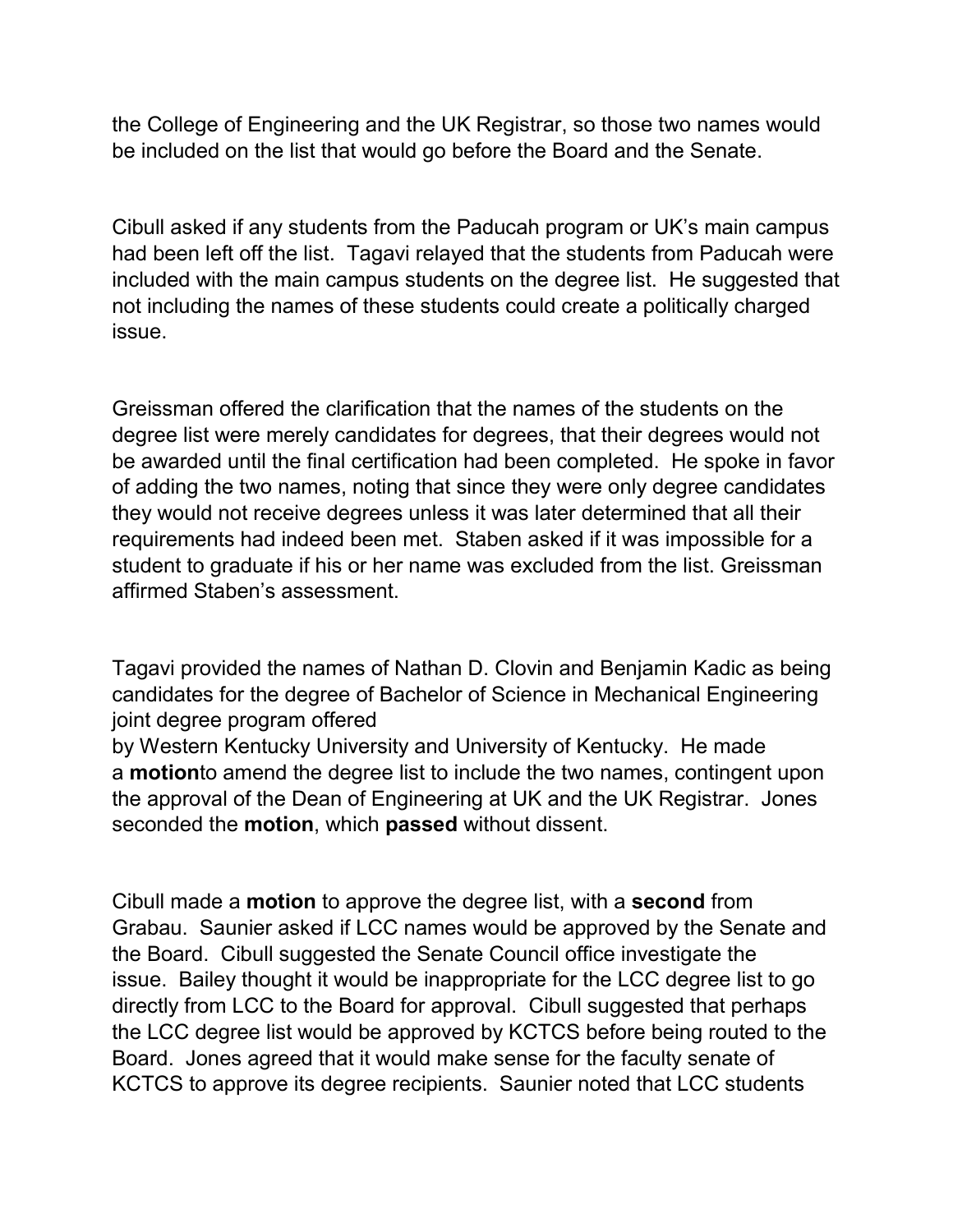still receive degrees from UK and that those degrees would most likely still need to be approved by the Senate and the Board. Debski suggested amending the motion to include language about the resolution of the LCC question.

The Chair said that approval of the list would not pre-empt the effort of the Senate Council to investigate the LCC degree issue. Debski noted that this sort of decision to take action usually required a motion and proposed a friendly **amendment** that the Senate Council will look into whether the LCC graduates should be added to the current list. Cibull suggested the wording "if it is found to be appropriate, the LCC students will be added to this list." Debski accepted Cibull's wording. Cibull accepted the friendly amendment and Grabau's second stood. The amended motion to approve the degree list **passed** without dissent. It will be forwarded to the Senate for action at the December meeting.

### 5. ACMC Update

The Chair reported having received an e-mail from Blackwell who indicated her agreement to serve as chair of the ACMC for the Spring and possibly Summer, or until such time as the ACMC's structure could be determined, whichever comes first. She noted that the Provost had agreed to fund a halftime temporary staff position to do the paperwork associated with this task. The Chair noted that Blackwell will assume the chair of the ACMC in January. The Chair asked the Senate Council members to consider how the issue should be decided, through which committee or council and on what timeline.

Cibull said he would like to include broad representation from among the colleges which would be more impacted by whatever action the Senate would ultimately take. He suggested asking the faculty councils of those colleges to nominate representatives to serve on a committee and added that the associate deans for curriculum from the various colleges should serve or nominate people to serve as well, since they have the interest of the colleges and the curricula at heart.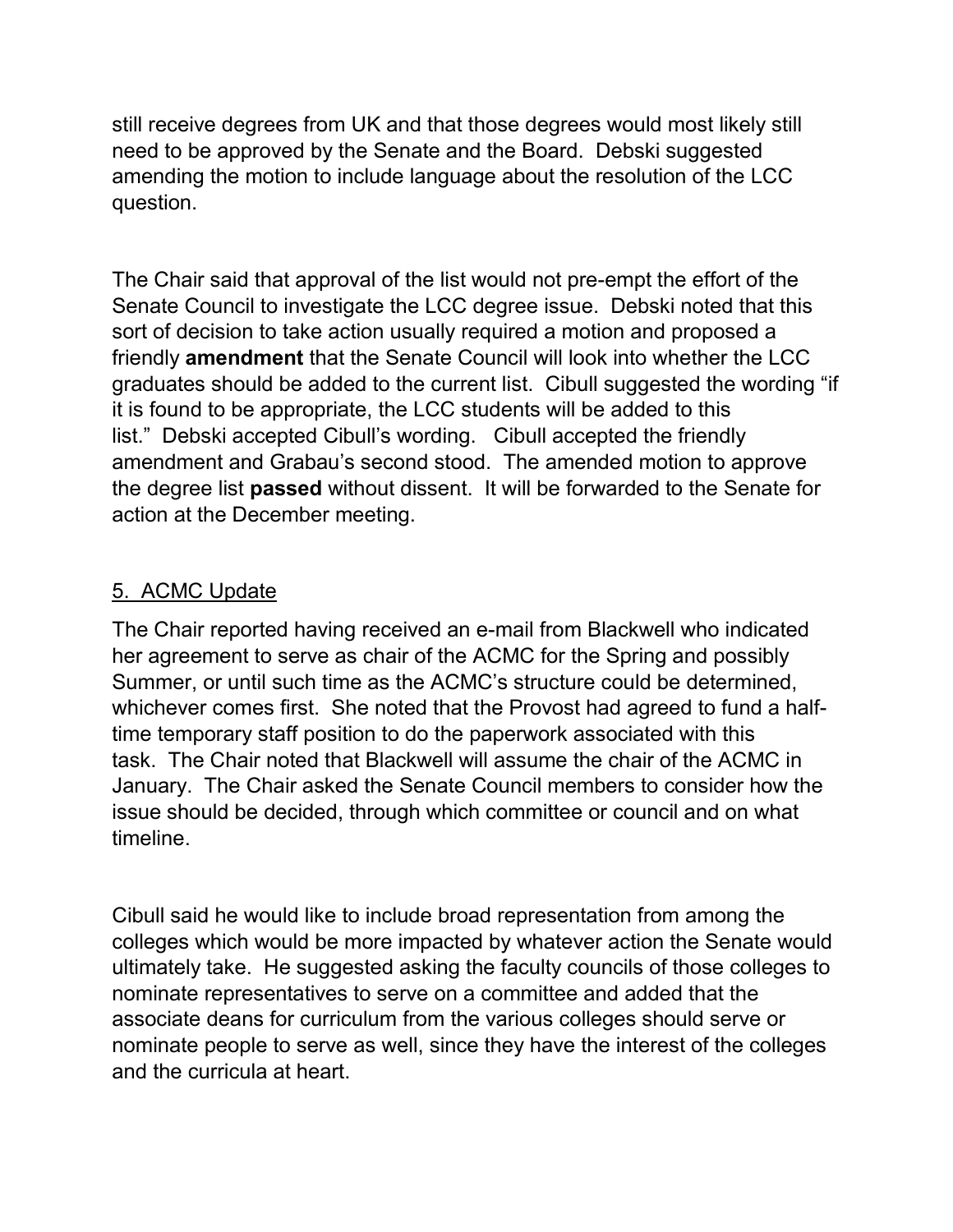Tagavi said that since there is an extant committee structure then the ACMC should be responsible for making a recommendation regarding its own fate. Cibull noted that the composition of the ACMC does not necessarily have the information it would need in the broader institutional context to make this sort of decision. Jones and Cibull indicated interest in involving the Academic Organization and Structure Committee. Bailey agreed that his committee would seem the logical place, but suggested that input be sought from Nash, Blackwell and Kraemer, as well as others.

Cibull noted the issue was how best to resolve the problem and suggested that the committee include the people who are best able to judge how to get the work of the Medical Center done and moved out of the Medical Center to the Senate. Cibull suggested that the committee's recommendation should be forwarded to the AO&S committee which could interview Nash, Blackwell and Kraemer and then make its recommendation to the Senate Council.

Debski supported Cibull's suggestion and added that the ACMC should have representation on the committee as well. Duke expressed concern that there has been conversation about consulting the people who had knowledge of the institutional history but had not necessarily included the new people who were making decisions about the future of the University, like Perman and Karpf. She suggested including them in the conversation.

The Chair noted that the charge to the committee would need to be very specific to include such things as the appropriate function and role of the ACMC, whether it should continue at all, as well as the issue of its leadership. Greissman suggested sending a broadcast e-mail to the faculty from the Medical Center units to solicit information from them regarding this issue so the broadest possible net was cast to gain the necessary faculty input. Duke agreed and added that the administrators should be included as well. Cibull noted there was a difference between establishing a committee and soliciting input. He thought it would be part of the committee's responsibility to solicit the necessary information from the appropriate parties. Odoi suggested that the committee include student representation.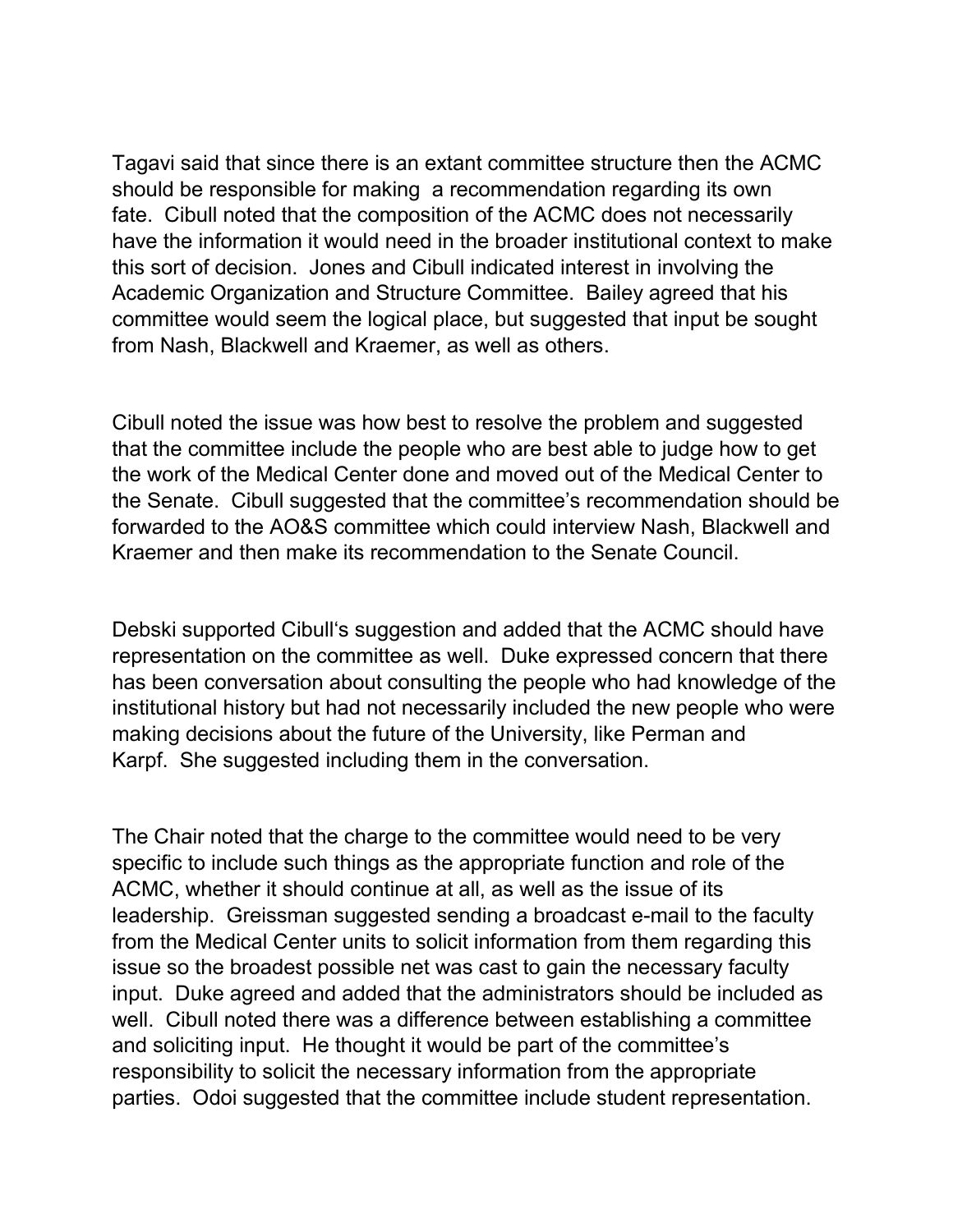The Chair noted the daunting nature of the task and suggested that he begin a first draft of the committee's charge, which could then serve as a lightning rod for the thoughts of the Senate Council members in regard to how the committee should be composed. He offered to put a first draft on the listserv to which the Council members should respond. He suggested that he could compile their input into a draft that would then be discussed at the meeting on the following Monday. The Senate Council members expressed agreement with this plan.

Staben suggested including representation from the Graduate Council and Undergraduate Council since those two bodies would be shouldering the responsibility of vetting the ACMC's proposals if that body were to be abolished. Greissman suggested the committee be called a fact finding committee that would compile information for the AO&S committee to digest and discuss. Bailey clarified that the report would be submitted to the Senate Council, which would then route the report to his committee if need be. The Chair noted that the formation of the committee and whatever subsequent action was required must be vetted through the Senate. Ms. Scott indicated that there was still one more Senate Council meeting at which an item could be added to the December agenda, so no motion regarding the formation of the committee was necessary at the current meeting.

### 6. Senate Council Officer Nominations

The Chair noted the need to hold officer nominations during the meeting before the first meeting in December, at which officer elections are held. He then opened the floor for nominations.

Kaalund nominated Yanarella to serve a second term as Chair. Jones seconded the nomination.

Cibull asked if Senate Council Chairs have typically served two terms. Ms. Scott noted that since the rules were changed to allow for a second term all of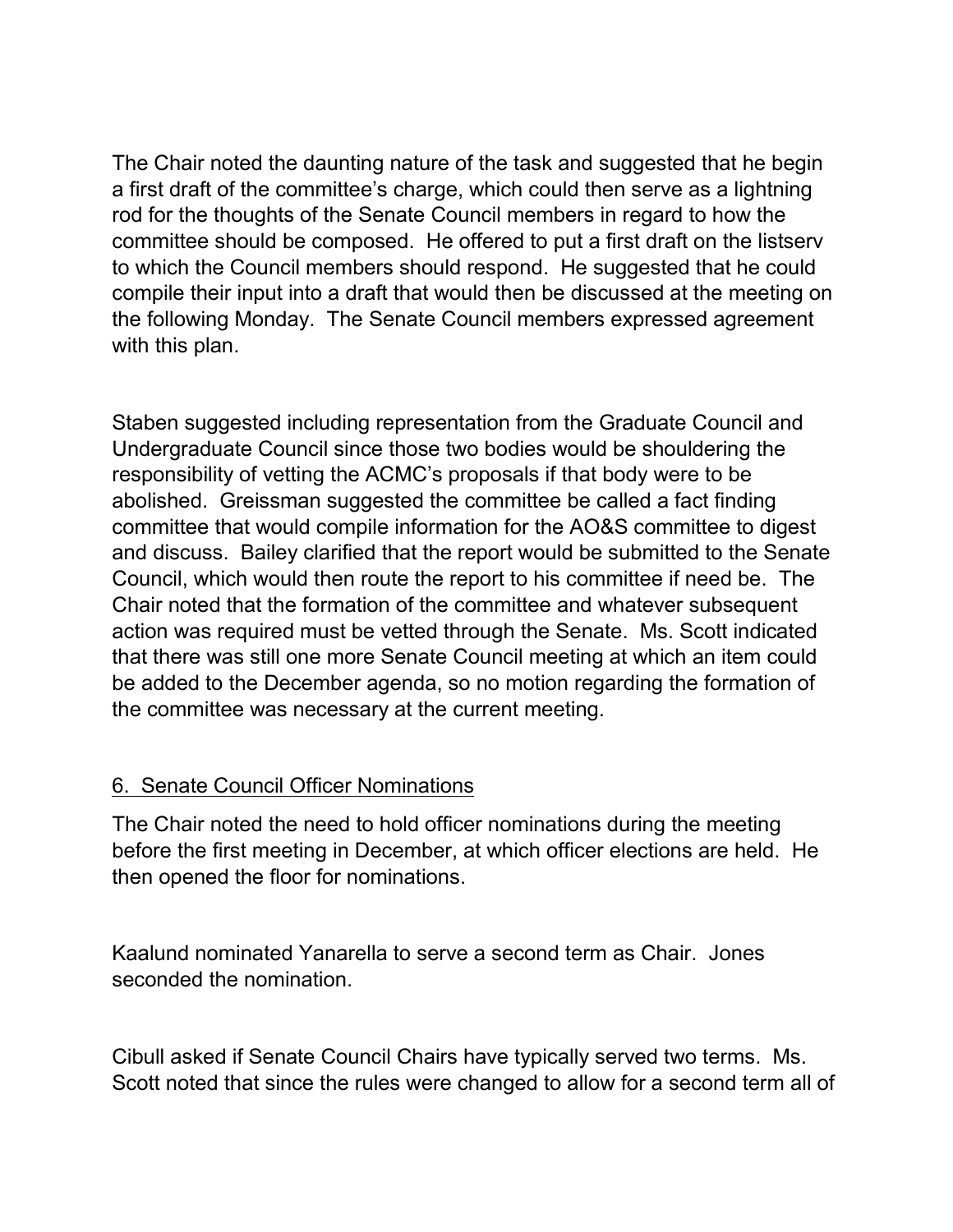the Chairs have indeed been elected a second time. Staben asked if the Chair needed to be somebody who was continuing on as a member of the Senate Council. Bailey noted that even those members whose terms expired at the end of December were still eligible to run.

Cibull made a **motion** to close nominations with a **second** from Bailey. The motion **passed** without dissent.

Cibull nominated Bailey for a second term as vice-chair. Bailey noted his ineligibility since his term ends at the end of December and vice-chair nominees do need to be continuing members.

Jones nominated Tagavi for the office of vice-chair with a second from Cibull. Cibull made a **motion** to close nominations. Duke **seconded** the motion, which **passed** without dissent.

#### Other Business

Jones asked for an update on the status of the programming for the Senate Council elections. Ms. Scott stated that immediately before the start of the meeting she had been in communication with the programmer, who was ill and at home. She reported having seen a draft of the nomination web site, that the site was nearly ready for testing, and that nominations for Senate Council should begin within a matter of days.

There being no further business, the meeting adjourned at 4:52pm.

Respectfully submitted by

[Ernie Yanarella,](mailto:ejyana@email.uky.edu) Chair

Members present: Bailey, Cibull, Debski, Duke, Grabau, Jones, Kaalund, Odoi, Staben, Tagavi, Yanarella.